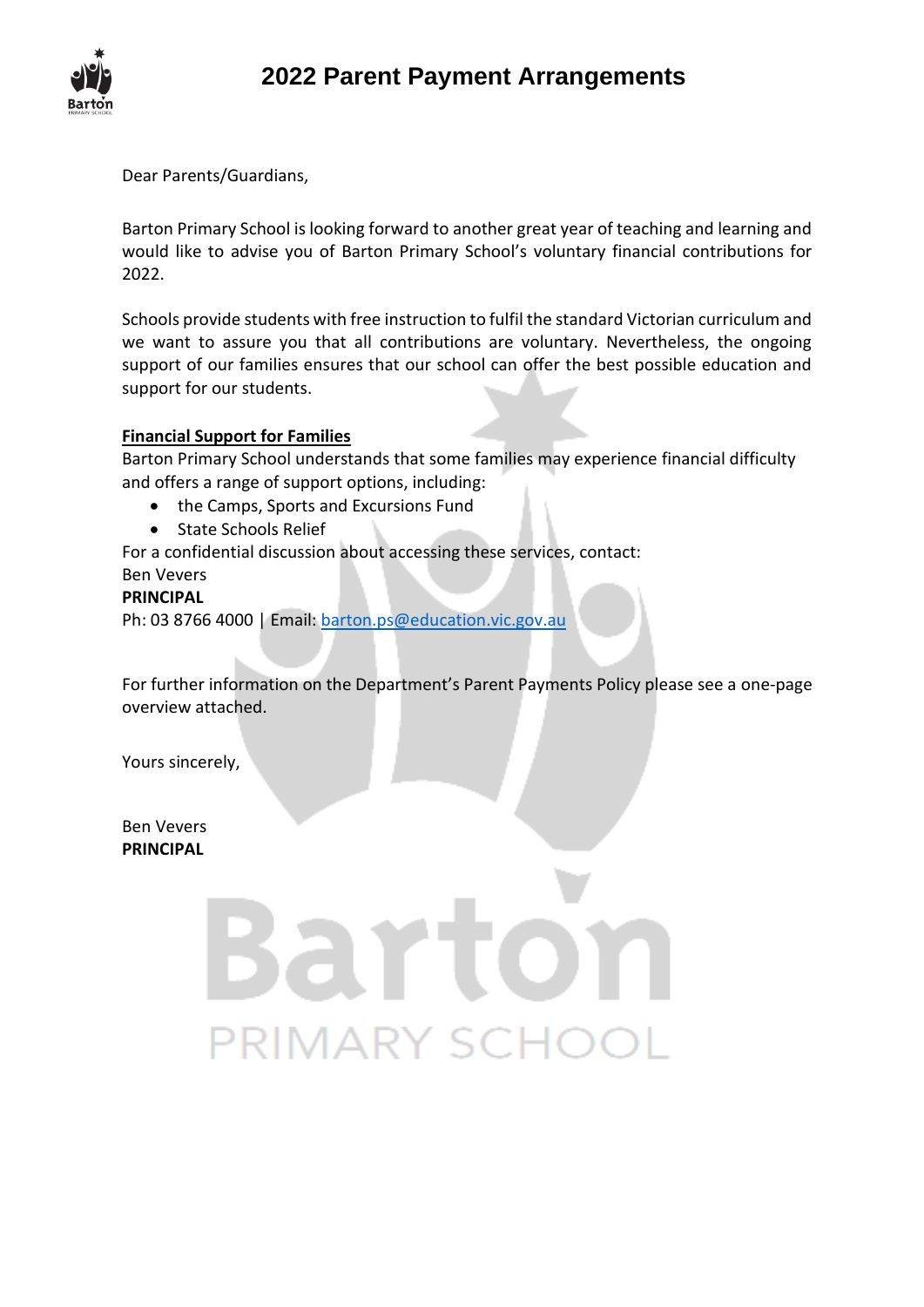

# **2022 Parent Payment Arrangements**

#### **Educational items for students to own**

#### **Stationery Pack**

These items can be purchased from Rapid Office Choice or your preferred stationery supplier. Please contact school administration to request a list of recommended stationery items specific for your child's year level.

#### **Headphones**

• 1 x headphones

Please note, headphones can be purchased from any supplier if required. Alternatively students can use headphones from a prior year or bring a set from home.

| Curriculum Contributions - items and activities that students use, or participate Amount (\$)<br>in, to access the Curriculum |         |
|-------------------------------------------------------------------------------------------------------------------------------|---------|
| Consumables (Art & Science)<br>Craft paper, paint, plaster, seeds<br>$\overline{\phantom{a}}$                                 | \$20.00 |
| <b>Online Programs</b><br>Mathletics, Reading Egg & Seesaw<br>$\overline{\phantom{a}}$                                        | \$22.00 |
|                                                                                                                               |         |

| <b>Extra-Curricular Items and Activities</b>                     | Amount (\$) |
|------------------------------------------------------------------|-------------|
| Book Box                                                         | \$ 7.50     |
| Only for students who are new to Barton Primary School<br>$\sim$ |             |

| <b>Tax Deductible Contribution</b>                                                                                                             | Amount |
|------------------------------------------------------------------------------------------------------------------------------------------------|--------|
| Library Fund - A tax-deductible contribution to support book purchases and<br>other equipment that sustain the library as a valuable resource. |        |
| Suggested voluntary contribution per family \$30.00                                                                                            |        |

#### **PAYMENT METHODS**

| Item                                                                                                            | <b>Payment Method</b>                                        |
|-----------------------------------------------------------------------------------------------------------------|--------------------------------------------------------------|
| <b>Curriculum Contributions</b><br><b>Other Contributions</b><br><b>Extra-Curricular Items &amp; Activities</b> | Via Compass – Course<br><b>Confirmation/School Payments</b>  |
| <b>Educational items for students to own</b>                                                                    | Rapid Office Choice or your<br>preferred stationery supplier |
|                                                                                                                 |                                                              |

#### **Refunds**

Parent requests for refunds are subject to the discretion of the school and are made on a case-by-case basis. Taking into consideration whether a cost has been incurred, the Department's Parent Payment Policy and Guidance, Financial Help for Families Policy and any other relevant information.